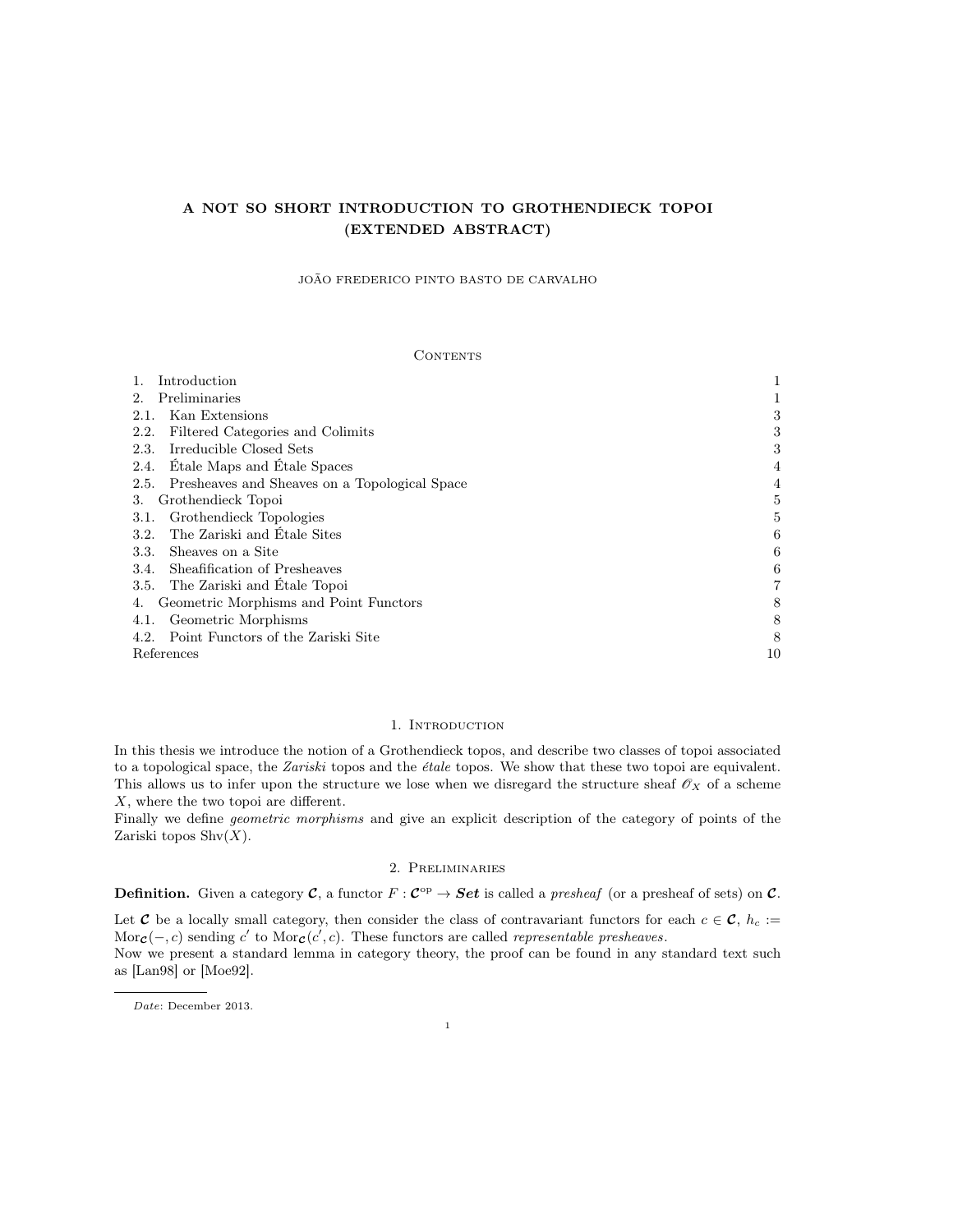**Lemma 1.** Given a locally small category **C** and a functor  $F : \mathcal{C} \to \mathbf{Set}$ , there is a natural bijection:

$$
\gamma_{F,c}: Nat(Morc(c, -), F) \cong F(c)
$$

Note that a representable presheaf on  $\mathcal{C}$ , Mor $\mathcal{C}(-, c)$  is the same as a representable functor Mor $\mathcal{C}^{\text{op}}(c, -)$ and so we have the following version of the Yoneda lemma for contravariant functors:

**Corollary 2.** Let **C** be a locally small category and  $F: \mathbf{C}^{op} \to \mathbf{Set}$ , then there is a natural bijection:

$$
Nat(Morc(-,c), F) \cong F(c)
$$

It is now important to note that a monomorphism in a category  $\mathcal C$  can be thought of as a limit or, more precisely, as a pullback, for a proof see, for example [Moe92]:

**Lemma 3.** Let **C** be a category and  $f : A \to B$  a morphism in **C**. Then f is a monomorphism if and only if the following diagram is a pullback square:

$$
\begin{array}{ccc}\nA & \overline{A} & \\
A & \downarrow & \\
\downarrow & & \downarrow & \\
A & \xrightarrow{f} & B\n\end{array}
$$

**Theorem 4.** Any category  $\mathcal{D}$  with arbitrary products and equalisers of pairs of arrows is complete.

Proof. (sketch) Simply note that the equaliser on the middle row in the diagram below provides a limit for F.

(2)  
\n
$$
F(d) \xrightarrow{\text{I}_{F(d)}} F(d)
$$
\n
$$
E \xrightarrow{e} \prod_{c \in \mathbf{C}} F(c) \xrightarrow{q} \prod_{f:c \to d \text{ in } \mathbf{C}} F(d)_f
$$
\n
$$
\downarrow \pi_c \qquad \qquad F(f) \xrightarrow{F(f)} F(d)
$$
\n
$$
F(c) \xrightarrow{F(f)} F(d)
$$

 $\Box$ 

Note that in the case of Set limits have a simple model given by Lim  $F \cong \text{Mor}_{Set}(\{*,\}, F)$ .

**Definition.** A functor F is said to be continuous if it commutes with all limits, i.e. if  $F(\text{Lim }G)$  =  $\mathrm{Lim}\,(F\circ G)$ 

And Theorem4 reduces continuity to commuting with products and equalisers.

**Definition.** Given a pair of functors  $L, R$  with reversed domain and codomain as below:

$$
\mathcal{C} \stackrel{L}{\underset{R}{\rightleftarrows}} \mathcal{D}
$$

we say  $L$  is a *left adjoint* to  $R$  if there exists a natural bijection:

$$
\psi_{a,b} : \text{Mor}_{\mathcal{D}}(La, b) \cong \text{Mor}_{\mathcal{C}}(a, Rb)
$$

Equivalently an *adjunction* can be given by a pair of natural transformations  $\eta : \mathsf{Id}_{\mathcal{C}} \to RL$  and  $\varepsilon : LR \to \mathsf{Id}_{\mathcal{D}}$ so that the triangular identities below are satisfied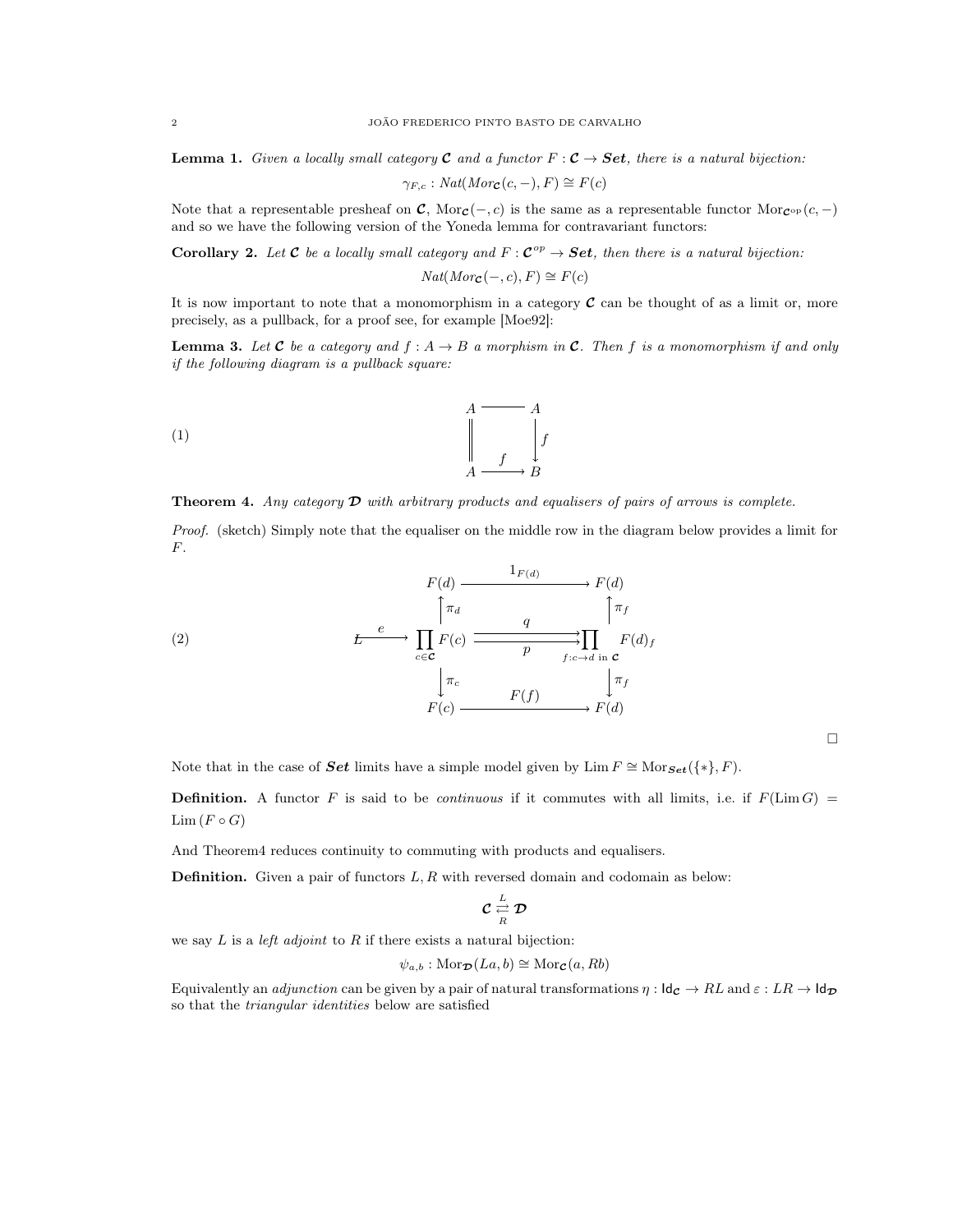

For the proof of the equivalence of the formulations see [dC13]

**Definition.** A pair of adjoint functors  $L \dashv R$  define an equivalence of categories if the unit and counit are natural isomorphisms.

Lemma 5. Every left (resp. right) adjoint between cocomplete (resp. complete) categories is cocontinuous (resp. continuous).

2.1. Kan Extensions. Now we focus on functor categories. In this section let  $i : \mathcal{M} \to \mathcal{C}$  be the inclusion functor of a subcategory of  $\mathcal{C}$ .

**Definition.** Let  $T : \mathcal{M} \to \mathcal{D}$  be a functor, where  $\mathcal{D}$  is complete. The right Kan extension of T, is the functor  $i_K(T) : \mathcal{C} \to \mathcal{D}$  given on objects by:

$$
i_K(T)(c) = \lim_{f \in (c \downarrow \mathcal{M})} T \circ Q(f)
$$

where Q is the projection  $(c \downarrow \mathcal{M}) \rightarrow \mathcal{M}$ . If  $\mathcal{D}$  is cocomplete we can define the left Kan extension (on objects) as:

$$
i^K(T)(c) = \underset{f \in (\mathcal{M} \downarrow c)}{\text{Colim}} T \circ Q(f)
$$

where Q is the projection  $(\mathcal{M} \downarrow c) \rightarrow \mathcal{M}$ .

**Proposition 6.** The right and left Kan extensions provide a right and left adjoint to the functor  $i^*$ :  $Func(\mathcal{C}, \mathcal{D}) \rightarrow Func(\mathcal{M}, \mathcal{D})$  given by precomposition with the inclusion i.

*Proof.* The proof can again be found in the standard texts, such as [Lan98].  $\square$ 

2.2. Filtered Categories and Colimits. Filtered categories share properties with filtered posets. In this section we present the definition of filtered category and prove an important theorem which states that filtered colimits commute with finite limits to  $Set$ .

**Definition.** A category  $I$  is said to be *filtered* if it satisfies:

- (1) For any objects  $j, j' \in I$  there exists an object  $k \in I$  and morphisms  $j \to k$  and  $j' \to k$ .
- (2) For any object  $i \in I$  and any pair of parallel arrows  $f, g : i \implies j$  there exists an object k and an arrow  $w : j \to k$  so that  $w \circ f = w \circ q$

Note that every category with a terminal object is filtered. We call colimits from a filtered category, *filtered colimits*.

Theorem 7. Filtered colimits commute with finite limits in Set.

We say a functor is *left exact* if it commutes with finite limits.

*Proof.* The proof can be seen in [Lan98]  $\Box$ 

### 2.3. Irreducible Closed Sets.

**Definition.** A topological space,  $T$  is said to be *irreducible* if it cannot be written as the union of two (and hence, any finite number of) proper closed subsets.

We say that  $T$  is an *irreducible closed* subset of  $X$  if it is a closed subset of  $X$ , and is an irreducible space when endowed with the subspace topology.

The irreducible closed subsets  $T \subseteq X$  of a topological space form a partially ordered set (or poset) under inclusion, this then becomes a category to which we call  $\text{Irr}(X)$ .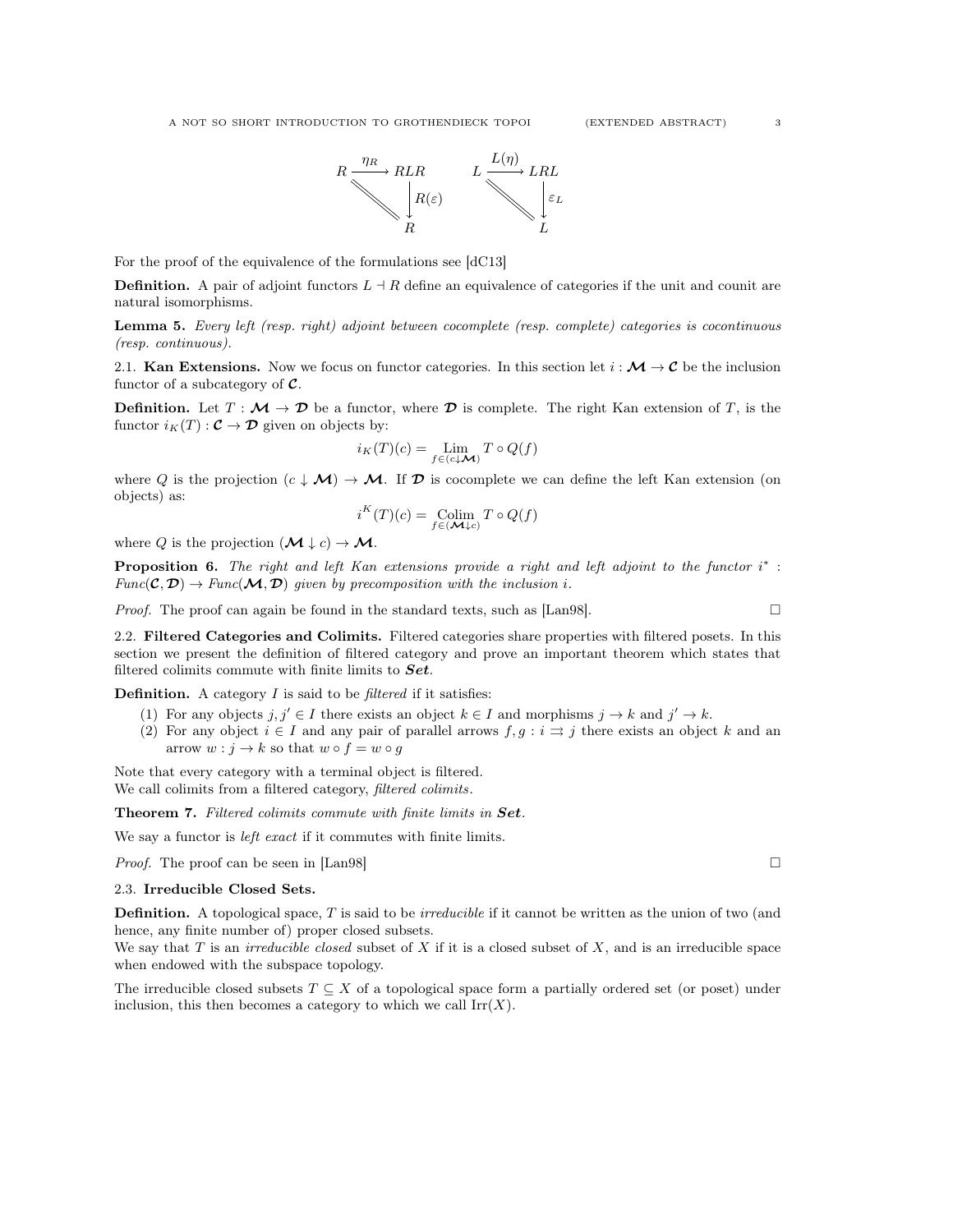# 2.4. Étale Maps and Étale Spaces.

**Definition.** Given two topological spaces Y and X we say that a continuous map  $p: Y \to X$  is *étale*, or a local homeomorphism, if for every  $y \in Y$  there exist open neighborhoods  $V \subseteq Y$  of y and  $U \subseteq X$  of  $p(y)$ so that  $p|_V$  is a homeomorphism between V and U.

Given a map  $p: Y \to X$  we call the set  $p^{-1}(x)$  for  $x \in X$ , the *fiber over* x, and we call a space Y with an étale map  $p: Y \to X$ , an *étale space* over X.

Note that the fiber of an étale map over any point  $x \in X$  must be a discrete set and an étale map is always an open map.

It's also easy to show that the composition of étale maps is an étale map, and so:

**Theorem 8.** The class of topological spaces with étale maps between them, form a subcategory of  $Top$ , which we call  $\mathrm{\dot{E}t}$ .

Now define the category of étale spaces over a fixed space X as the category  $\mathbf{Et}(X) := (\mathbf{Et} \downarrow X)$ . We can easily check that if p and q are étale maps to X and f is such that  $f \circ p = q$  then f is also étale, and so:

**Proposition 9.** Given any topological space X, the category  $\mathbf{Et}(X)$  is a full subcategory of  $\mathbf{Top}/X$ .

# 2.5. Presheaves and Sheaves on a Topological Space.

**Definition.** Given a topological space X, we define a presheaf on X to be a functor  $F: O(X)^\text{op} \to \mathbf{Set}$ , where  $O(X)$  is the poset category of open sets. We write  $P\text{Sh}(X)$  for the category of presheaves on X with natural transformations as morphisms.

We call the elements of  $F(U)$  the sections of F on U, and we denote the restriction of a section  $s \in F(U)$  to  $F(V)$  where  $V \subseteq U$  by  $s|_V$ . Also, if we have open sets  $U_i$  indexed in a set I we will denote their intersections by  $U_{ij} := U_i \cap U_j$ .

**Definition.** A presheaf F over X is said to be a *sheaf*, if for any covering  ${U_i}_{i \in I}$  the diagram below is an equalizer.

(3) 
$$
F(U) \xrightarrow{e} \prod_{i \in I} F(U_i) \xrightarrow{p} \prod_{i,j \in I} F(U_{ij})
$$

Where  $\pi_i \circ e = F(U_i \subseteq U)$ ,  $\pi_{i,j} \circ p = F(U_{ij} \subseteq U_i)$  and  $\pi_{i,j} \circ q = F(U_{i,j} \subseteq U_j)$ . And we write Shv(X) for the full subcategory of  $PSh(X)$  whose objects are sheaves on X.

Let S be any set, and  $D \subseteq X$  be any irreducible closed set, then define the presheaf  $S^D$  (called the "skyscraper" of  $S$  at  $D$ ) by:

$$
S^{D}(U) = \begin{cases} S & \text{if } D \cap U \neq \emptyset \\ \{ * \} & \text{otherwise} \end{cases}
$$

And the restriction maps  $S^D(U) \to S^D(V)$  are the identity if  $D \cap V \neq \emptyset$  or  $D \cap U = \emptyset$ , and the unique map  $S \to \{*\}$  if  $D \cap U \neq \emptyset$  and  $D \cap V = \emptyset$ .

**Proposition 10.** The skyscraper presheaf  $S^D$  is a sheaf if and only if  $\mathcal{D}$  is an irreducible closed set.

*Proof.* (sketch) the key to this proposition is noting that the subcategory of open sets which intersect  $D$  is a cofiltered category if and only if D is irreducible.

**Proposition 11.** For any topological space X, and any open subset  $U \subseteq X$  the representable presheaf h<sub>U</sub> is a sheaf on X.

*Proof.* For any  $V \in O(X)$ , either  $V \subseteq U$ , in which case  $h_U(V) = \{*\}$  or  $h_U(V) = \emptyset$ . In the first case, for any covering  ${V_i}_{i\in I}$  we have  $V_i \subseteq U$  and  $V_i \cap V_j \subseteq U$ , hence the diagram (3) becomes trivial with all components isomorphic to {\*}. Otherwise, if  $V \not\subseteq U$  we have  $V_i \not\subseteq U$  for some  $i \in I$ , this necessarily yields that both  $h_U(V)$  and  $\prod h_U(V_i)$  are isomorphic to  $\emptyset$  and hence  $p = q$  and e is an isomorphism.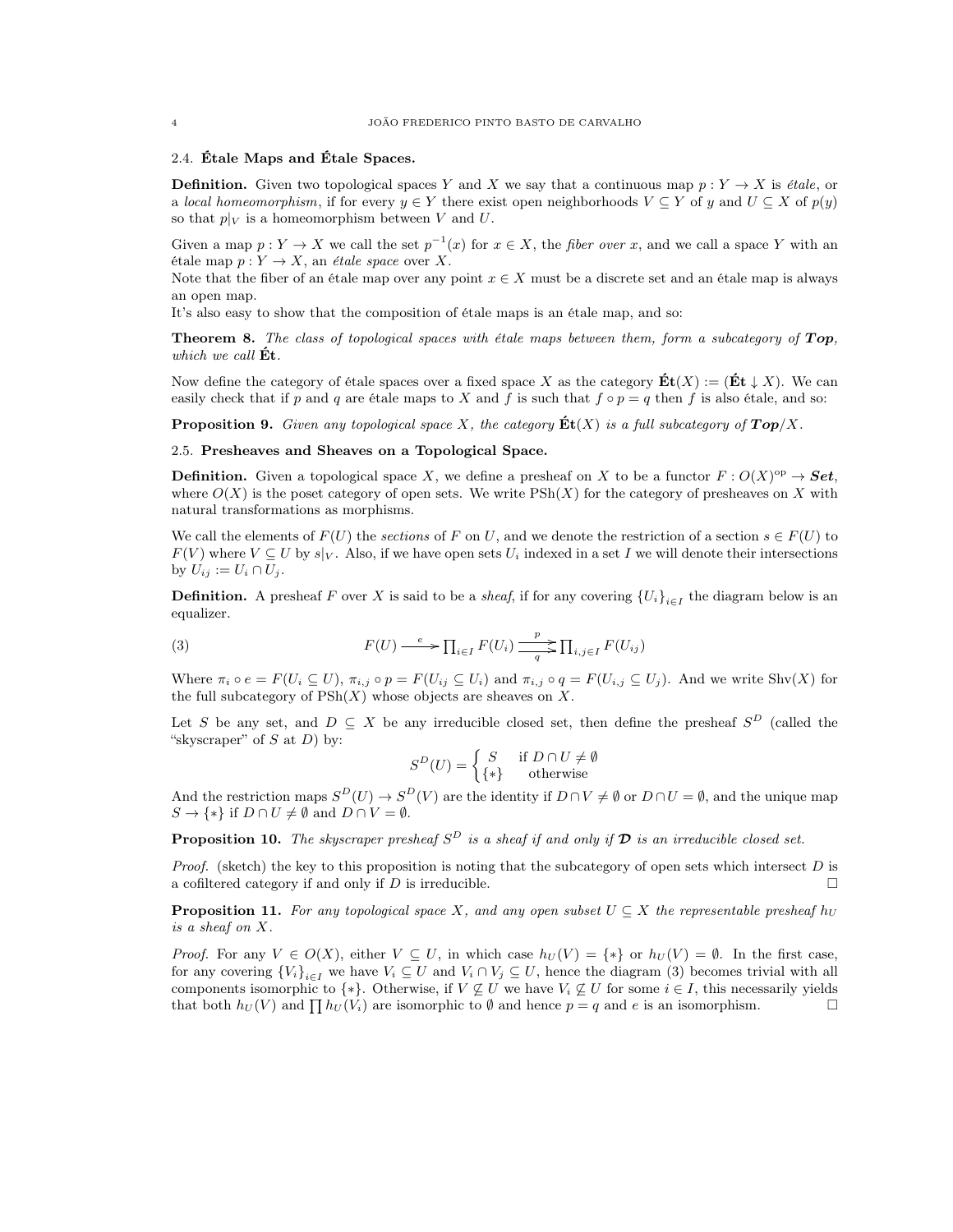$$
F_D := \underset{U \cap D \neq \emptyset}{\text{Colim}} F(U)
$$

Note again that since the subcategory of open subsets of X intersecting  $D$  is cofiltered, this is a filtered colimit and thus a left exact functor by Theorem 7.

**Theorem 12.** For any irreducible closed set  $D \subseteq X$  the functor of stalks at  $\mathcal{D}$ ,  $F \mapsto F_D$  is left adjoint to the skyscraper sheaf functor  $S \mapsto S^D$ .

*Proof.* (idea) All one needs to do is recall how colimits are left adjoint to the diagonal functor.  $\Box$ 

#### 3. Grothendieck Topoi

### 3.1. Grothendieck Topologies.

**Definition.** Given a small category **C**, a sieve, S on some element  $X \in \mathcal{C}$  as a set of morphisms with codomain X, chosen to satisfy the condition that, if  $f \in S$  then  $f \circ g \in S$  for any g in C so that the composition is defined.

A family of morphisms in  $\mathcal{C}, \{f_i : X_i \to X | i \in I\}$  generates S if

$$
S = \bigcup_{i \in I} \{ f_i \circ g \mid \mathbf{d}_1 g = X_i \}
$$

Note that there a bijection between sieves S over X and subfunctors of the representable functor  $h_X$  =  $\text{Mor}_{\mathcal{C}}(-, X)$ .

**Definition.** Given a set of morphisms S with a common codomain X and a morphism  $g: Y \to X$  we define the *pullback* of  $S$  along  $q$  as:

$$
g^*(S) := \{ f : Z \to Y \mid f \circ g \in S, Z \in \mathcal{C} \}
$$

Note that if S is a sieve on X, so is  $g^*(S)$ .

**Definition.** A *Grothendieck topology* on a category **C** is a map J that assigns to each object  $X \in \mathcal{C}$  a collection of *covering sieves*  $J(X)$  which are sieves on X satisfying:

- (1) For all  $X \in \mathcal{C}$ ,  $h_X \in J(X)$ .
- (2) If S is a sieve in  $J(X)$  and  $h: Y \to X$  is an arrow in C, then  $h^*(S) \in J(Y)$ .
- (3) If  $S \in J(X)$  and R is a sieve on X, so that for every arrow  $h: Y \to X \in S$ ,  $h^*(R) \in J(Y)$ , then  $R \in J(X)$ .

Alternatively we can define a pretopology or a base for a Grothendieck topology:

**Definition.** A Grothendieck pretopology on a category  $\mathcal{C}$ , or a Grothendieck coverage<sup>1</sup> is a map J' where for each  $X \in \mathcal{C}$ ,  $J'(X)$  is a collection of *covering families* of X, which are families of morphisms  $\{f_i : X_i \to Y_i\}$  $X \mid i \in I$  satisfying:

- (1) If  $\phi: X' \to X$  is an isomorphism then  $\{\phi\} \in J'(X)$ .
- (2) If  $\{f_i: X_i \to X\} \in J'(X)$  then for any  $g: Y \to X$  in C there exists  $\{h_i: Y_i \to Y\} \in J'(Y)$  such that each of the  $g \circ h_j$  factor through some  $f_i$ .
- (3) If  $\{f_i: X_i \to X \mid i \in I\} \in J'(X)$  and  $\{f_{i,j}: X_{i,j} \to X_i \mid j \in I_i\} \in J'(X_i)$  for each  $i \in I$  then  ${f_i \circ f_{i,j} \mid i, \in I, j \in I_i} \in J'(X)$ .

**Proposition 13.** Let J' be a pretopology, then the map J that, to each  $X \in \mathcal{C}$ , assigns the family of sieves on X which contain some covering family in  $J'(X)$  is a Grothendieck topology on C. J is the topology generated by the pretopology  $J'$ .

<sup>&</sup>lt;sup>1</sup>The more general notion of coverage admits only the second axiom.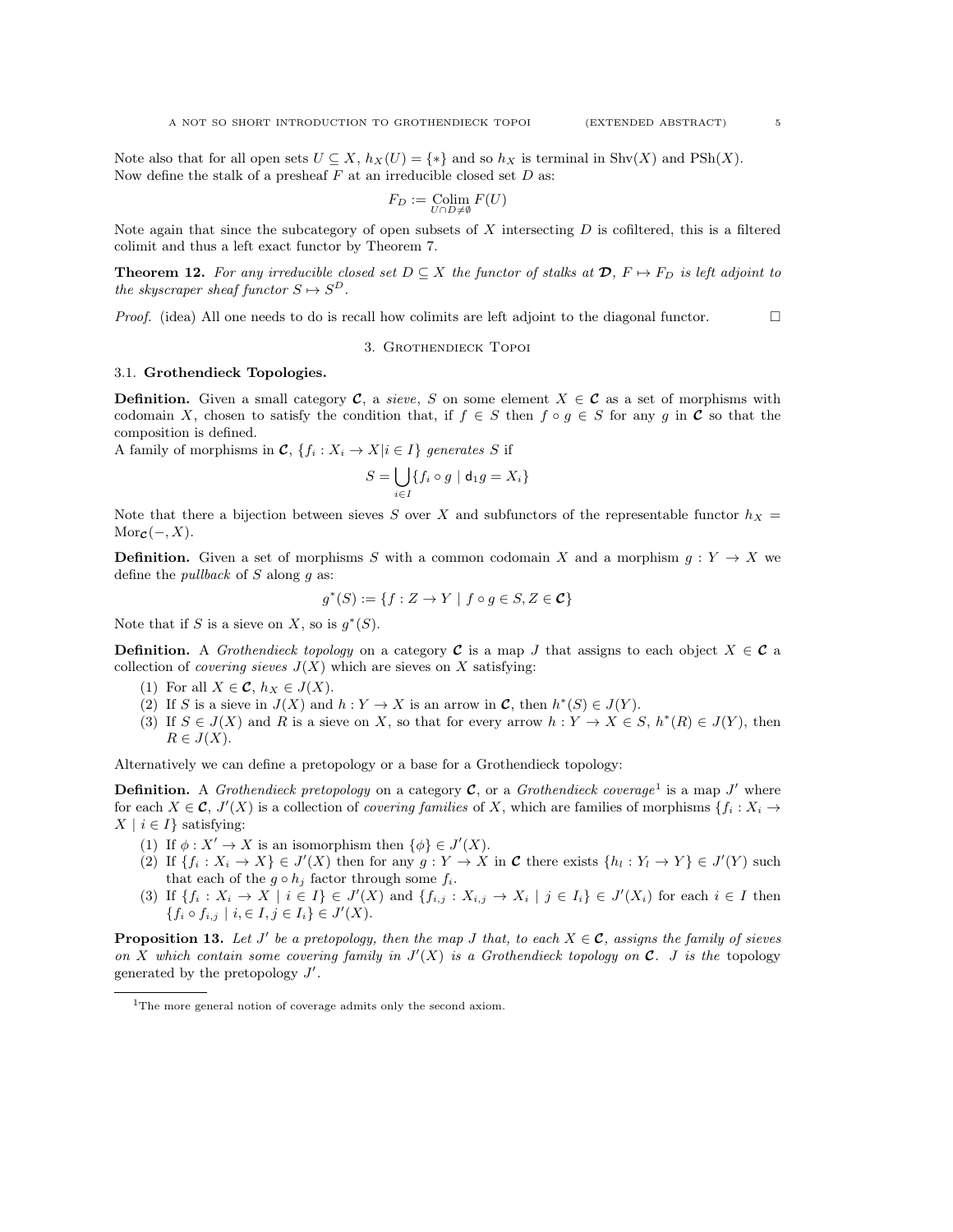A pair  $(C, J)$  of a category with a topology on it is called a *site*. We often omit the topology where it is implied by the context.

Now note that given a site  $(C, J)$  and any object  $X \in C$ ,  $J(X)$  has a natural structure of category: It is the subcategory of subfunctors of  $h_X$  with morphisms the inclusion morphisms.

**Lemma 14.** For any object  $X \in \mathcal{C}$  and J a topology on  $\mathcal{C}$ , both  $J(X)$  and  $J(X)^{op}$  are filtered categories.

3.2. The Zariski and Étale Sites. Given a set X and a family of functions  $\{X_i \stackrel{p_i}{\longrightarrow} X \mid i \in I\}$  we say that this family is a *surjective family of functions* if  $X = \bigcup_{i \in I} p_i(X_i)$ .

**Definition.** Given a topological space X, the Zariski site  $X_{\text{Zar}}$  on X is the site where:

- The underlying category is  $O(X)$ .
- The pretopology is comprised of jointly surjective families of inclusions  $\{U_i \subseteq U \mid i \in I\}$ .

Note that to give a surjective family of inclusions of open sets into an open set  $U$ , is the same as to give an open cover of  $U$ .

**Definition.** Given a topological space X, we define the *étale site*  $X_{\text{Et}}$  on X where:

- The underlying category,  $\mathbf{Et}(X)$ .
- The topology is generated by surjective families of étale morphisms.

# 3.3. Sheaves on a Site.

**Definition.** Let C be a category and J a topology on C, we say that a presheaf F on C is a sheaf, if for every  $x \in \mathcal{C}$  and every sieve  $S \in J(x)$  we have:

(4) 
$$
F(x) \cong \lim_{f \in S} F(\mathsf{d}_0 f)
$$

If we assume that  $\mathcal C$  has pullbacks then we can reformulate the sheaf condition becomes instead of equation(4), the following diagram is an equalizer for any covering family  $\{f_i : x_i \to x \mid i \in I\}$  (where the maps are analogous to those on equation (3)):

(5) 
$$
F(x) \xrightarrow{e} \prod_{i \in I} F(x_i) \xrightarrow{p} \prod_{i,j \in I} F(x_i \times_x x_j)
$$

Note that this implies that the notions of a sheaf on the topological space X and a sheaf on  $X_{\text{Zar}}$  coincide. Again we denote  $\text{PSh}(\mathcal{C})$  the category of presheaves on  $\mathcal C$  and  $\text{Shv}(\mathcal{C})$  the category of presheaves on the site  $(C, J)$  (where J is implied).

A site be subcanonical if all representable presheaves are sheaves.

**Proposition 15.** The Zariski and étale sites associated to a topological space X are subcanonical.

*Proof.* The fact that the Zariski site is subcanonical was proved in Proposition 11. And the case for  $X_{\text{Et}}$ is just a simple verification.

# 3.4. Sheafification of Presheaves.

**Definition.** A presheaf  $F \in \text{PSh}(\mathcal{C})$  is said to be a *separated presheaf* if the map from (4) is a monomorphism

Now, given a presheaf  $F \in \mathrm{PSh}(\mathcal{C})$  and a sieve R over  $X \in \mathcal{C}$  define:

$$
F(X)_R := \lim_{U \to X \in R} F(U)
$$

Where R is seen as a subcategory of  $C \downarrow X$ , note that an element of  $F(X)<sub>R</sub>$  corresponds to an R-compatible family of sections of F. With this said we define  $F^+$  as:

$$
F^+(X) := \underset{R \in J(X)^{\rm op}}{\rm Colim} F(X)_R
$$

Which is a presheaf since for any morphism  $g: Y \to X$  and any sieve  $R \in J(X)$  we have an obvious map  $F(X)_R \to F(Y)_{g^*(R)}.$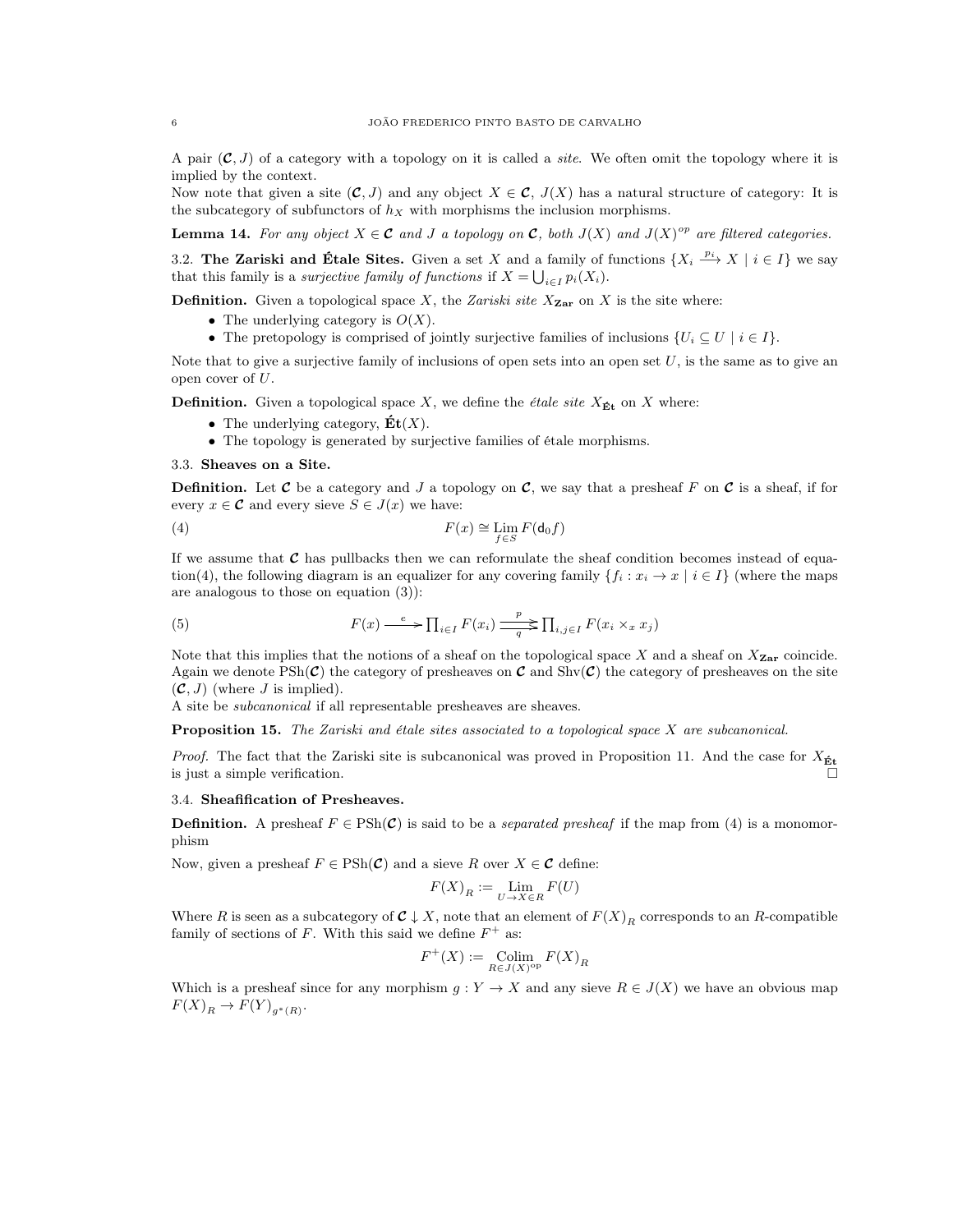**Lemma 16.** For any presheaf F on the site  $(C, J)$  the presheaf  $F^+$  defined above, is separated. Furthermore if F is separated, then  $F^+$  is a sheaf.

*Proof.* A proof of these statements can be found in  $[John02b]$ .

**Theorem 17.** Given any presheaf F the presheaf  $F^* := F^{++}$  is a sheaf, and furthermore  $\#$  is a left exact left adjoint to the inclusion  $i_{Shv(\mathcal{C})}: Shv(\mathcal{C}) \rightarrow PSh(\mathcal{C})$ 

*Proof.* The functor  $F \mapsto F^+$  is left exact since it is a filtered colimit (by Lemma 14), so necessarily  $F \mapsto F^{\#} = F^{++}$  is left exact. For the adjointness property we refer back to the thesis.

For the case of sheaves on a topological space we have a direct description of the sheafification process using the following theorem:

**Theorem 18.** The categories  $\mathbf{Et}(X)$  and  $\text{Shv}(X)$  are equivalent.

i

Proof. The proof of this theorem can be seen in [Moe92], and an adaptation of it can be found in the thesis.  $\square$ 

3.5. The Zariski and Étale Topoi. Note that the inclusion of an open set is an étale map, and thus we have a canonical functor  $i: O(X) \to \mathbf{Et}(X)$ . Furthermore if F is an étale sheaf then  $F \circ i$  is a Zariski sheaf, and thus we have a functor:

$$
^*:\operatorname{Shv}(X_{\mathbf{\acute{E}t}})\rightarrow\operatorname{Shv}(X_{\mathbf{Zar}})
$$

The left Kan extension of  $F: O(X)^\text{op} \to \mathbf{Set}$  along  $i^\text{op}: O(X)^\text{op} \to \mathbf{Et}(X)^\text{op}$  can be computed on an étale space  $p: Y \to X$  by calculating the colimit over the comma category  $(O(X)^{op} \downarrow Y)$ . The elements of this category are maps  $f: U \to Y$  in  $\mathbf{Et}(X)^\text{op}$  so that the diagram below commutes in  $\mathbf{Et}(X)^\text{op}$ :

$$
U \xrightarrow{\quad f \quad \searrow} Y
$$
\n
$$
\xrightarrow{\quad \searrow \quad \searrow} Y
$$
\n
$$
X
$$

Since we are doing this in category opposite to  $\mathbf{E}t(X)$ , f is an étale map  $\hat{f}: Y \to U$ . Substituting f by f in diagram (6) we get  $f(Y) \subseteq U$  and  $f(Y) = p(Y)$ , whence  $p(Y) \subseteq U$ . Thus the formula for the Kan extension satisfies:

$$
i^{K}(F)(Y) = \underset{U \in (O(X)^{\text{op}} \downarrow Y)}{\text{Colim}} F(U) = \underset{U \supseteq p(Y)}{\text{Colim}} F(U) \cong F(p(Y))
$$

However, in general this is only a presheaf. But since the sheafification is left adjoint to the inclusion we get a left adjoint to  $i^*$ :

$$
i_* := \# \circ i^K : \operatorname{Shv}(X_{\mathbf{Zar}}) \to \operatorname{Shv}(X_{\mathbf{\acute{E}t}})
$$

Note also that  $i_*$  is left exact because it is a composition of left exact functors, and so we get:

**Theorem 19.** The inclusion map  $i: O(X) \to \mathbf{Et}(X)$  induces an adjunction:

$$
i_* \dashv i^* : \mathit{Shv}(X_{\mathbf{Zar}}) \rightleftarrows \mathit{Shv}(X_{\mathbf{Ét}})
$$

Where  $i_*$  is left exact.

**Theorem 20.** Any sheaf  $F \in Shv(X)$  is a colimit of representable sheaves.

Proof. This is a direct consequence of the fact that every étale space is can be obtained as a colimit of open subsets of X and Theorem 18.  $\Box$ 

**Proposition 21.** Let  $F, G \in Shv(X_{\mathbf{E}t})$  and  $\varphi : F \to G$  be a morphism so that for all  $U \subseteq X$ ,  $\varphi_U : F(U) \to$  $G(U)$  is an isomorphism, then  $\varphi$  is an isomorphism.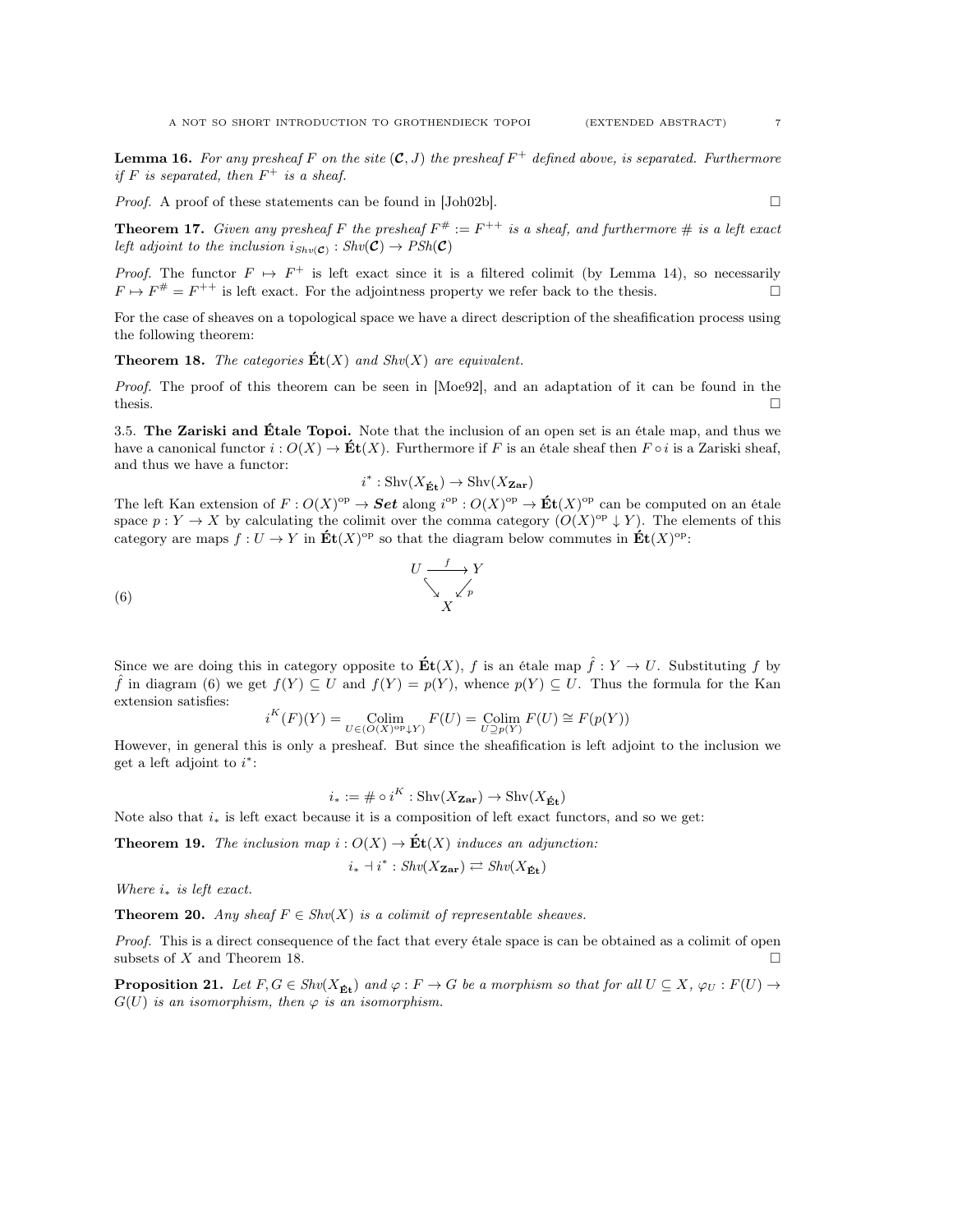*Proof.* (idea) We only need to check the coverings of any étale space by lifts of open sets in  $X$ , since the  $\varphi_U$  are isomorphisms for all these sets, then this induces an isomorphism on the sheaf diagrams, and thus an isomorphism on the equalizers.  $\Box$ 

Now recall the right Kan extension of a sheaf  $F$  on  $X$  to the étale site is given by:

(7) 
$$
i_K(F)(Y) := \lim_{f \in (Y \downarrow O(X)^\text{op})} F(\mathsf{d}_1 f) = \lim_{\hat{f} \in (O(X) \downarrow Y)} F(\mathsf{d}_0 \hat{f})
$$

**Proposition 22.** If F a sheaf over the Zariski site, then its right Kan extension to the étale site is a sheaf  $i<sub>K</sub>(F) \in Shv(X_{\mathbf{\acute{E}t}}).$ 

Proof. We prove this result in three steps: First we see that it has to satisfy the sheaf condition by coverings consisting solely of lifts of open sets of  $X$ , then we see that it has to satisfy for arbitrary open coverings of an étale space, and finally, since étale maps are open any étale cover factors uniquely through an open  $\Box$ cover.

Note now that for any open set U and any Zariski sheaf F  $i_K(F)(U) = F(U)$  and thus by Proposition 21 we obtain that both the counit and the unit are isomorphisms, and thus, the following theorem holds:

**Theorem 23.** The restriction functor  $i^* : Shv(X_{\text{fit}}) \to Shv(X_{\text{Zar}})$  is an equivalence of categories.

This is an instance of the "comparison lemma" (see [Joh02b] Theorem 2.2.3 in section C2.2).

# 4. Geometric Morphisms and Point Functors

4.1. Geometric Morphisms. Grothendieck topoi are generalizations of categories of sheaves on topological spaces. So the definition of geometric morphism of topoi is chosen to mimic that of a continuous function of spaces. Here we just give the following theorem as motivation.

**Definition.** Given two topoi  $\mathcal{E}, \mathcal{F}$ , a geometric morphism  $f : \mathcal{E} \to \mathcal{F}$  is an adjoint pair  $f^* \dashv f_* : \mathcal{F} \to \mathcal{E}$ (where  $f^* : \mathcal{F} \to \mathcal{E}$ ) so that  $f^*$  is left exact.

**Theorem 24.** If Y is Hausdorff then there is a bijection, up to natural isomorphism between geometric morphisms  $f : Shv(X) \to Shv(Y)$  and continuous functions  $f : X \to Y$ .

**Definition.** For a topos  $\mathcal{E}$  a functor  $x^* : \mathcal{E} \to Set$  is said to be a *point functor* of  $\mathcal{E}$  if  $x^*$  is a left exact left adjoint.

Here we disregard the right adjoint since this introduces no further structure and is determined up to isomorphism, so equivalently we can say a point of  $\mathcal E$  is a geometric morphism  $x : Set \to \mathcal E$ .

4.2. Point Functors of the Zariski Site. Throughout this section  $x^*$  will be a point functor of a Zariski topos. Given any sheaf  $F \in Shv(X)$ , and any open set  $U \subseteq X$ , the Yoneda lemma states that.

 $Mors_{h\nu(X)}(h_U, F) = Nat(Mor_{O(X)}(-, U), F) \cong F(U)$ 

Note also that since point functors are left adjoints, they are cocontinuous and since every sheaf  $F \in Shv(X)$ is a colimit of representables,  $x^*$  is completely determined by it's value on representables.

For any  $V \subseteq X$  there is a unique arrow  $h_V \to h_X$  which is a monomorphism. Since  $x^*$  is left exact, this gives a mono  $x^*(h_V) \to x^*(h_X)$ . Also since  $h_X$  is the terminal sheaf,  $x^*(h_X)$  is terminal and so is isomorphic to {∗}.

Now denote by  $2 = \{0, 1\}$ . Any  $V \subseteq X$  induces a surjection:

(8) 
$$
\mathbf{2} \cong \mathrm{Mor}_{\mathbf{Set}}(\{\ast\}, \mathbf{2}) \cong \mathrm{Mor}_{\mathbf{Set}}(x^*(h_X), \mathbf{2}) \to \mathrm{Mor}_{\mathbf{Set}}(x^*(h_V), \mathbf{2})
$$

So let  $x_*$  be the right adjoint to  $x^*$ . Applying the isomorphism from the adjunction and the Yoneda lemma to equation (8) we get:

$$
\mathrm{Mor}_{\mathbf{Set}}(x^*(h_V), 2) \cong \mathrm{Mor}_{\mathrm{Shv}(X)}(h_V, x_*(2)) \cong x_*(2)(V)
$$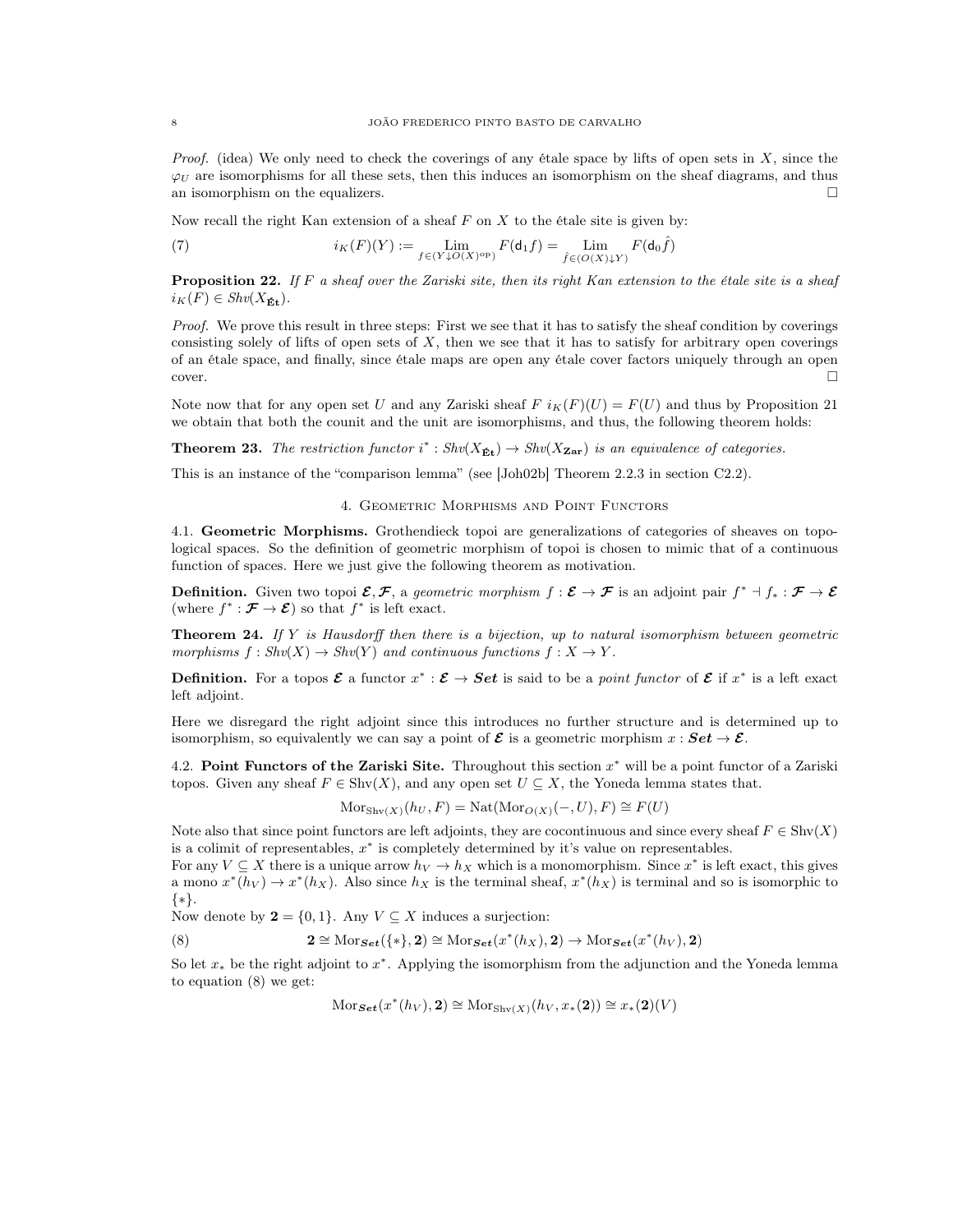And hence there is a surjection  $2 \to x_*(2)(V)$ . Thus, for any open set  $V \subseteq X$  and any point functor  $x^*$ :

$$
x_*(\mathbf{2})(V)=\begin{cases}\text{either}&\mathbf{2}\\ \text{or}&\{*\}\end{cases}
$$

Now it's easy to check that  $x*(2)$  must be a skyscraper of the set 2 on the complement of the open set where  $x_*(2)$  is  $\{*\}$ . And since  $x_*(2)$  is a sheaf this set must be an irreducible closed which we call D. Now for any set S, let  $\mathscr{P}(S)$  be the power set of S, and note that  $S \cong S' = \{\{s\} : s \in S\} \subseteq \mathscr{P}(S)$ . So let  $\chi_{S'} : \mathscr{P}(S) \to \mathbf{2}$  to be the characteristic function of S' on  $\mathscr{P}(S)$   $(\chi_{S'}(x) = 0$  if  $x \subseteq S, |x| = 1$  and  $\chi_{S'}(x) = 1$  otherwise) and 0 to be the constant function  $\mathcal{P}(S) \to 2$  equal to 0 to obtain:

$$
S \cong \text{eq}\left(\mathscr{P}(S) \stackrel{\chi_{S'}}{\underset{0}{\rightrightarrows}} \mathbf{2}\right)
$$

Noting also that  $\mathscr{P}(S) \cong \text{Mor}_{\mathcal{S}et}(S, 2) \cong \prod_{s \in S} 2$  and that  $x_*$  commutes with arbitrary limits:

(9) 
$$
x_*(S) \cong x_* \left( \text{eq} \left( \prod_{s \in S} 2 \rightrightarrows 2 \right) \right) \cong \text{eq} \left( \prod_{s \in S} x_*(2) \rightrightarrows x_*(2) \right) \cong \text{eq} \left( \prod_{s \in S} 2^D \rightrightarrows 2^D \right)
$$

Since the product of skyscrapers over some (fixed) irreducible closed set  $D$  forms a skyscraper over  $D$  we get:

$$
x_*(S)(U) \cong \begin{cases} \operatorname{\sf eq}\left(\prod_{s \in S} \textbf{2} \rightrightarrows \textbf{2} \right) & \text{if } D \cap U \neq \emptyset \\ \{ * \} & \text{otherwise} \end{cases}
$$

And so:

$$
x_*(S) \cong S^D
$$

By uniqueness of the adjoint, the associated point functor  $x^*$  is naturally isomorphic to the functor of stalks  $F \mapsto F_D$ . And so we get:

**Theorem 25.** Any point functor  $x^*$ :  $Shv(X_{\text{Zar}}) \rightarrow \text{Set}$  is isomorphic to a functor of stalks over some irreducible closed set  $D \subseteq X$ .

Now let  $Pt(X_{\text{Zar}})$  be the full subcategory of Func(Shv $(X_{\text{Zar}})$ , Set) whose objects are point functors and arrows are natural transformations. And let  $\text{Irr}(X)$  be the category of irreducible closed subsets of X. Note that if  $D \subseteq D'$  and  $U \cap D \neq \emptyset$  then  $U \cap D' \neq \emptyset$  so we have a map  $F_D \to F_{D'}$  which is natural in F. Let  $St: Irr(X) \to Pt(X_{\text{Zar}})$  be the functor defined as:

$$
\mathrm{St}(D)(F):=F_D
$$

**Proposition 26.** The functor  $St : Irr(X) \to Pt(X_{\text{Zar}})$  is an equivalence of categories.

Proof. Theorem 25 guarantees that St is essentially surjective. Since the domain of St is a poset category it is also faithful. It remains to prove that it is injective on objects and full.

Let  $D, D'$  be two distinct irreducible closed sets of X so that  $D \nsubseteq D'$ , and let  $V = X \setminus D'$ . Then:

$$
\begin{aligned} (h_V)_D &\cong \{*\} \\ (h_V)_{D'} &= \emptyset \end{aligned}
$$

Hence we conclude that  $St(D) \neq St(D')$  and hence that St is injective on objects. Moreover under the above hypothesis that there can be no natural transformation  $St(D) \to St(D')$ , i.e there can only be a natural transformation  $\text{St}(D) \to \text{St}(D')$  if  $D \subseteq D'$ .

Finally since any sheaf  $F \in Shv(X_{\mathbf{Zar}})$  is a colimit of representable sheaves  $F = \text{Colim } F_i$  and stalk functors are cocontinuous, a map  $F_D \to F_{D'}$  is determined by a natural transformation  $(F_i)_D \to (F_i)_D$ . These natural transformations are unique since  $F_i \cong h_{U_i}$  and the maps  $(h_{U_i})_{D} \to (h_{U_i})_{D'}$  are uniquely determined by  $U_i, D$  and  $D'$ .